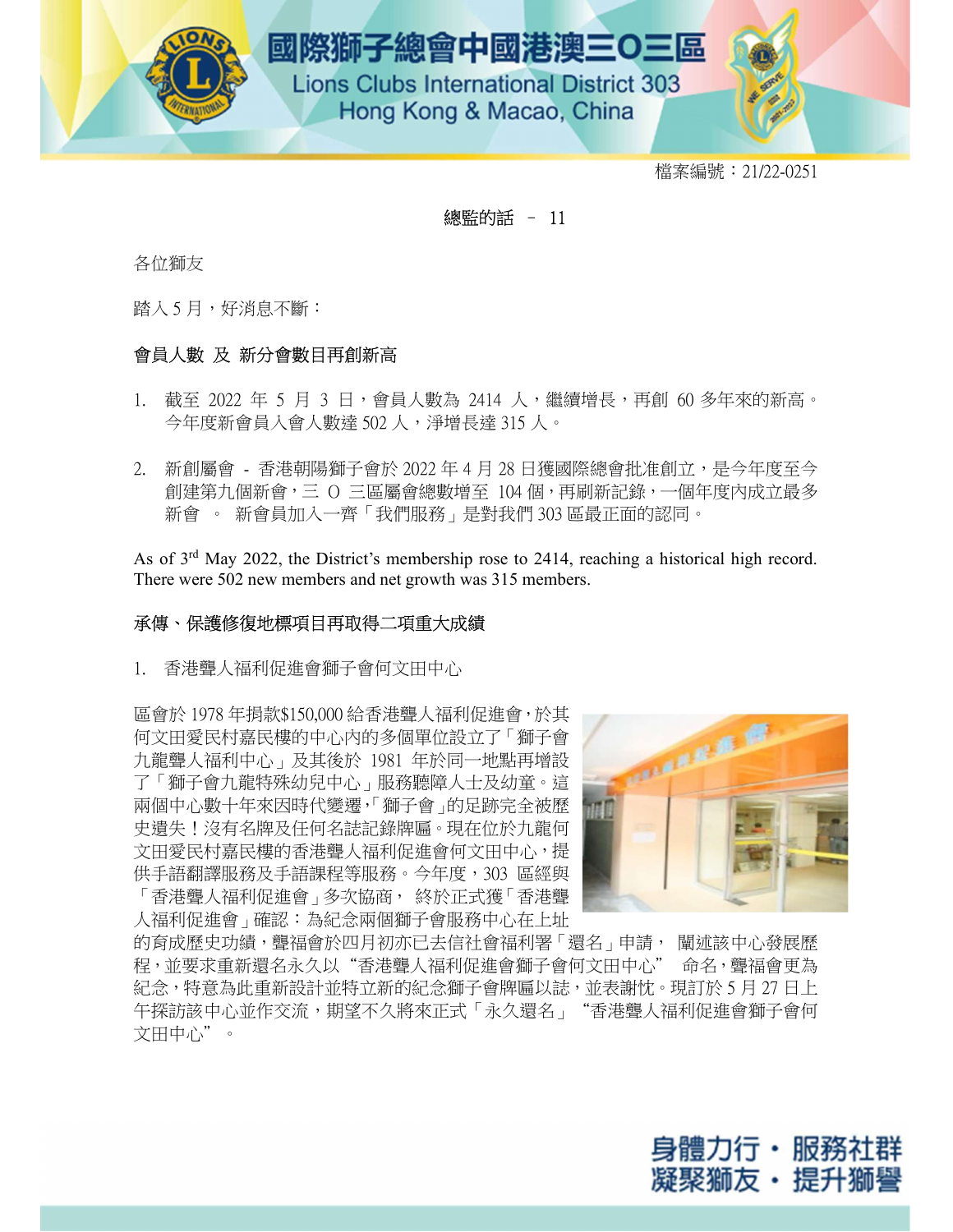

In 1978, District 303 donated \$150,000 to Hong Kong Society for the Deaf (HKSD) to set up "The Lions Clubs Kowloon Deaf Centre" in HKSD's service centre in Oi Man Estate, Ho Man Tin. And in 1981, an additional centre -- the "Lions Kowloon Special Child Care Centre" was set up in the same HKSD service centre to further Lions services to the deaf. With the passage of time, Lions image had faded out and the Centres no longer carried Lions name. Having discussed with the HKSD, the District successfully gained confirmation that in recognition of Lions contribution, HKSD's Ho Man Tin service centre will have Lion's name permanently reinstated. A commemorate plaque will be installed. Lions will pay a friendly visit to the above centre on May 27, 2022. the same HKSD service centre to further Lions services to the deaf. With the passage of time,<br>Lions image had faded out and the Centres no longer carried Lions name. Having discussed with<br>the HKSD, the District successful

## 2. 香港仔工業學校

學校更於 2006 年起加建新翼。2012 年,學校重辦寄宿服務,並提供宿費減免。區會早在 1968 年 1 月捐贈該校 港幣\$ 204,449 元,為 500 多名的學生裝備一間工作室,幫助他們 發展潛能,貢獻社會。當年總監 劉邦獅兄,更於 1968 年 6 月 21 日主持工作室的開幕 儀式。又因時代變遷,學校「獅子會」的足跡完全被歷史遺失,沒有名牌及任何名誌記錄 牌匾被保留。又是第三分區主席的努力,學校已確認 303 區歷史貢獻,特意為此重新設計 並特立新的紀念牌匾以誌,安放地點有待與該校商討。

Aberdeen Technical School :District 303 donated \$204,449 to Aberdeen Technical School in 1968 to reconstruct it's workshop. As time went by, Lions logo and plaques are no longer present in the school. Region 3 Chairperson has followed up with the School and has been reassured that Lions commemorative plaques will be reinstated.



今個年度共創建、承傳、復修的地標共八個,部分開幕典禮安排如下:

獅子會牌匾,邀請獅子會探訪交流留念。<br>HK Society for the Deaf Lion Clubs Ho Man Tin Centre – Lions commemorative plaque unveiling ceremony will be held on  $27<sup>th</sup>$  May 2022.

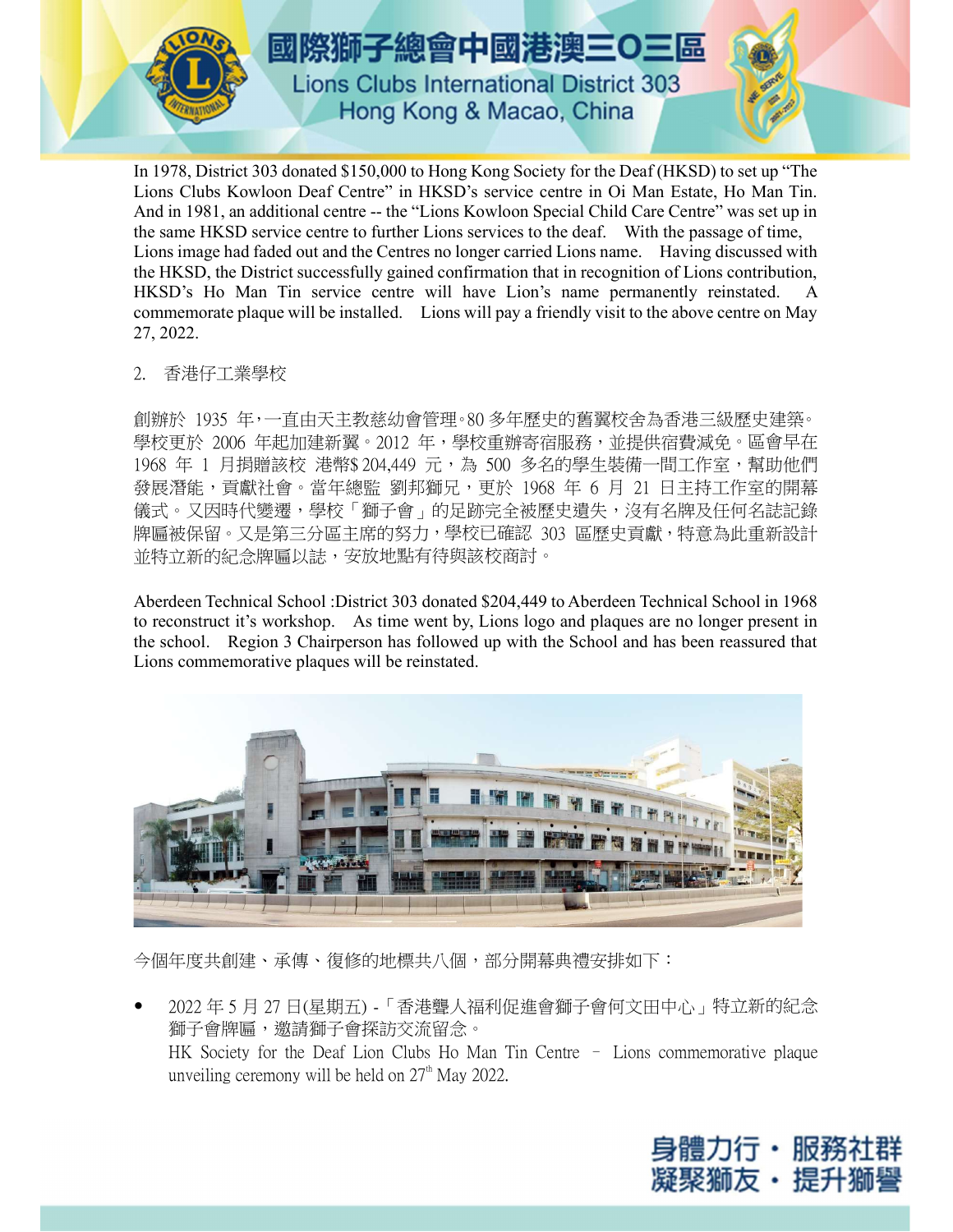

禮。

Lions Clubs Lam Tsuen Youth Centre opening ceremony will be held on  $5<sup>th</sup>$  June 2022

典禮。

Shine  $\cdot$  LionsClubs Café opening ceremony will be held on  $9<sup>th</sup>$  June 2022.

# 各項服務完滿完成中

1)獅子會自助快速檢測抗疫包派發機

「獅子會社區服務 全民齊心抗疫月 」之「抗疫零接觸 獅子服務行」10 部獅子會自助 派發機於港、九、新界一個商場、 5 個街市及 4 個地鐵 站供 60 歲以上長者登記免 Shine · LionsClubs Café opening ceremony will be held on 9<sup>th</sup> June 2022.<br>**[服務完滿完成中**<br>師子會自助快速檢測抗疫包派發機<br>「獅子會社區服務 全民齊心抗疫月 」之「抗疫零接觸 獅子服務行」10 部獅子會自助<br>派發機於港、九、新界一個商場、 5 個街市及 4 個地鐵 站供 60 歲以上長者登記免<br>費提取 2 個 「快速檢測包」。活動由 2022 年 3 月 20 利完成。得到廣泛傳媒報道及市民支持,同時「華懋集團」2個商場及灣仔利東街商場 亦誠邀擺放「自助提取機」。 MTR 港鐵公司也高度讚賞獅子會自助快速檢測抗疫包派 發機活動及獅友義工的責任心,提議將來展望多些服務合作。

The District has efficiently dispatched free rapid self-test kit for Covid-19 to elders over 60 years of age through setting up 10 vending machines across the territory. The vending machines operated from March 20 through April 24, 2022 in wet markets, shopping arcades and MTR stations. Lions dispatch services has received extensive media coverage and highly acclaimed by all.發機活動及獅友義工的責任心,提議將來展望多些服務合作<br>The District has efficiently dispatched free rapid self-test kit fo<br>years of age through setting up 10 vending machines across<br>machines operated from March 20 through April 24, 2022 in w<br>and MTR The District has efficiently dispatched free rapid self-test kit for Covid-19 to<br>years of age through setting up 10 vending machines across the territory.<br>machines operated from March 20 through April 24, 2022 in wet mark machines operated from March 20 unough April 24, 2022 in wet markets, shopping arcades<br>and MTR stations. Lions dispatch services has received extensive media coverage and<br>highly acclaimed by all.<br><br>等一分區服務典禮<br>典禮日期:2022 年 6 月

2) 第一分區服務典禮

典禮地點:中環街市地下中庭位置

and MTR stations. Licens disparent services ints received extensive incara coverage and<br>highly acclaimed by all.<br>典禮日期:2022 年 6 月 5 日(星期日)<br>典禮時間:下午 2 時 30 分 至 4 時 30 分<br><br>\*活動一: 2022 香港十大優質社會服務計劃選舉頒獎禮 下午 2:30-3:30PM<br>\*活動二:「細說銀流

The below two projects of Region I will be held at the Central Market on  $5<sup>th</sup>$  June 2022 :

- Hong Kong Ten Outstanding Service Project Award Presentation Ceremony : 2:30pm
- New book launch and services for the elderly : 3:30pm
- 3) 第二分區服務典禮

《2021/22 年度獅子會環保小先鋒》及《獅心抗疫潔千戶》頒獎禮暨閉幕禮 \*活動二:「細說銀流傳敬意 多彩毛巾護耆康」 銀髪動起<br>
The below two projects of Region I will be held at the Central Mar<br>
• Hong Kong Ten Outstanding Service Project Award Presentatior<br>
• New book launch and services for the elderly : 3:30pm<br>
第二 The below two projects of Region I will be held at the Central M<br>
• Hong Kong Ten Outstanding Service Project Award Presentati<br>
• New book launch and services for the elderly : 3:30pm<br>
第二分區服務典禮<br>
《2021/22 年度獅子會環保小先鋒》及《獅心抗疫 地點:香港灣仔皇后大道東 43-59 號東美中心 803-7 室

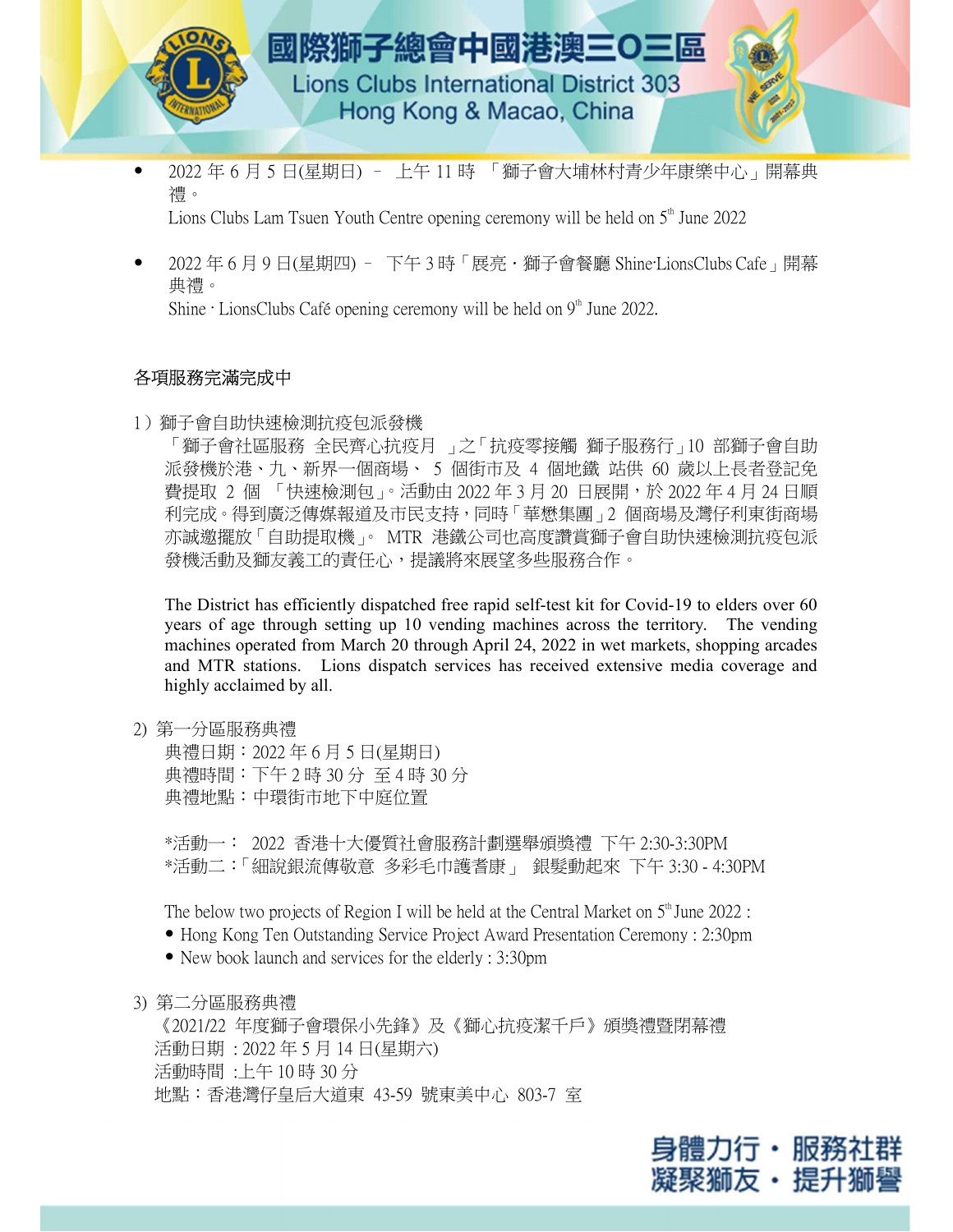

The two projects organized by Region II on environmental protection, and on cleaning services to guard against covid will stage its prize presentation and closing ceremony on  $14<sup>th</sup>$  May 2022 at Lions District Conference Room, 10:30am.

4) 第四分區統籌的「獅子與您齊抗疫 柴米油鹽飯飯掂」之 「獅子會愛心食物包」 全港派贈 3200 包糧食開門 7 件事食物到街市、保安、清潔等前線從業人員、長者、 匡智人士、單親、失業、在職貧窮等基層人士 ,大家親力親為,走遍高山小巷只是為 「受眾所需」圓滿完成。

The hunger relief project organized by Region IV has effectively distributed 3200 food packs to low income people and those who are vulnerable.



地點 : 零碳天地活動室 ( 九龍灣常悅道 8 號 )

Lions  $2<sup>nd</sup>$  Blood Donation Day will be held on  $15<sup>th</sup>$  May 2022 at the Zero Carbon Park, Kowloon Bay, 10:30am – 11:30am.

6) 第六分區「全港學生五人足球賽」已定於 i 月期 : 2022年5月15日(星期日)<br>時間 : 上午 10時30分至 上午11時30分<br>地點 : 零碳天地活動室 (九龍灣常悅道 8 號)<br>Lions 2<sup>nd</sup> Blood Donation Day will be held on 15<sup>th</sup> May 2022 at<br>Bay, 10:30am - 11:30am.<br>第六分區「全港學生五人足球賽」已定於<br>時間: 2022年6月3日(星期五)初賽<br>時間: 2022年6月3日(星期 1922 年 7 10 時 30 分<br>近期 :零碳天地活動室 (九龍灣常悅道 8 號)<br>北點 :零碳天地活動室 (九龍灣常悅道 8 號)<br><br>Lions 2<sup>™</sup> Blood Donation Day will be held on 15<sup>™</sup> May 2022 at t<br>Bay, 10:30am - 11:30am.<br>第六分區「全港學生五人足球賽」已定於<br>時間: 2022 年 6 月 3 日 (星期五) 初賽<br>12:022 年 6 月 地點 : 零碳天地活動室 ( 九龍灣常悅道 8 號 )<br>Lions 2<sup>m</sup> Blood Donation Day will be held on 15<sup>th</sup> May 2022 at the Zero Carbon Park, Kowl<br>Bay, 10:30am - 11:30am.<br>第六分區「全港學生五人足球賽」已定於<br>時間: 2022 年 6 月 3 日 (星期五) 初賽<br>2022 年 6 月 19 日(星期日) 決賽<br>地點:將軍澳

Hong Kong Futsal Tournament for Students will have its  $1<sup>st</sup>$  round matches on  $3<sup>rd</sup>$  June 2022 and its Final on  $19<sup>th</sup>$  June 2022. The venue for the final match is Po Tsui Park Stadium in Tseung Kwan O.

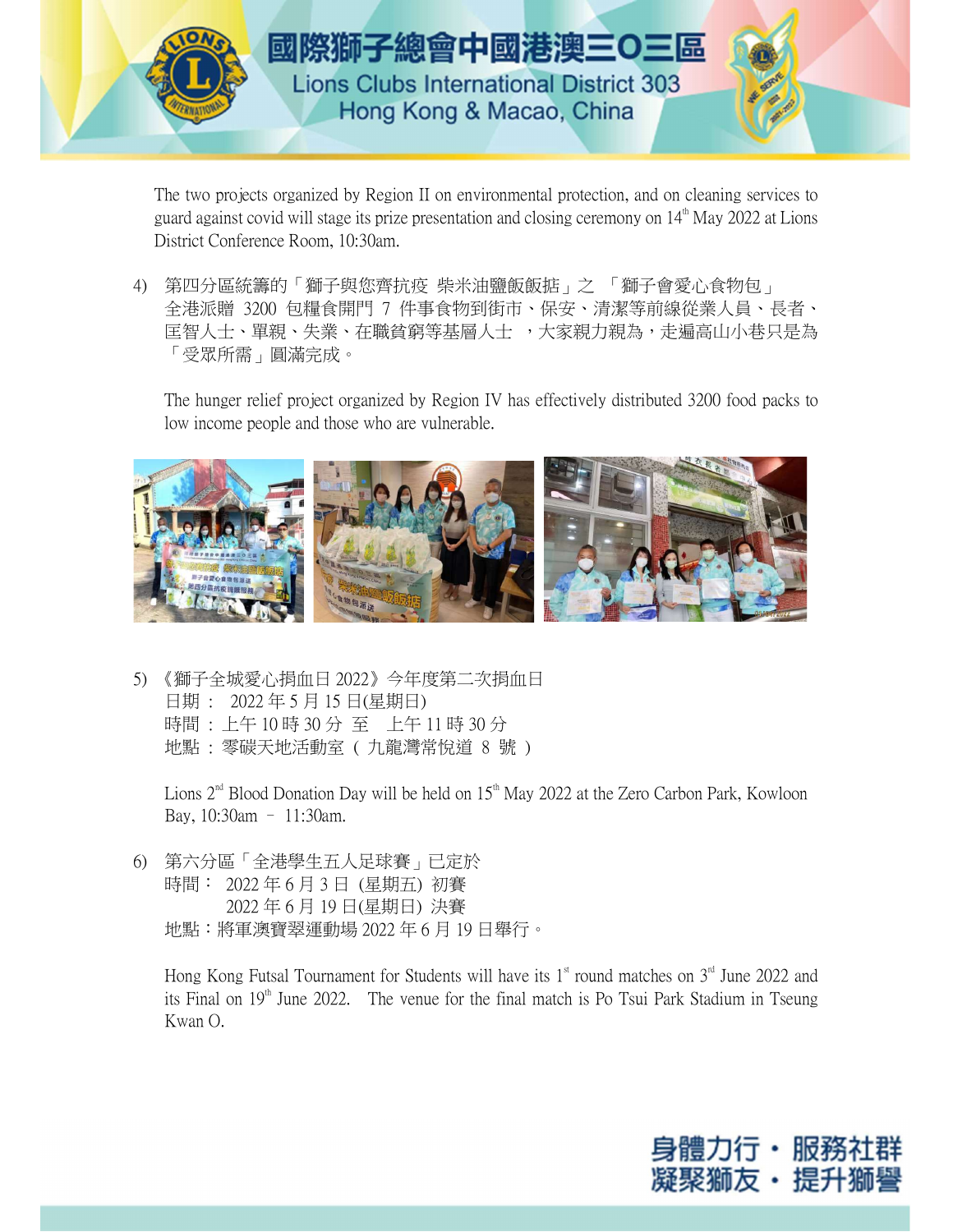

7) 國際青年交流徵文比賽主題為「Media facilitates search for truth or spreads fake news?」頒 獎典禮

地點 : 獅子會中學

Youth Exchange Essay Competition Prize Presentation Ceremony will be held on  $7<sup>th</sup>$  May 2022 Lions College, 2:30pm

8) 和平海報設計比賽 -「我們相互聯繫 We Are All Connected」頒獎典禮 「日期 : 2022 年 5 月 7 日(星期六)<br>時間 : 下午 2 時 30 分<br>地點 :獅子會中學<br>Youth Exchange Essay Competition Prize Presentation Cerem<br>Lions College, 2:30pm<br>和平海報設計比賽 - 「我們相互聯繫 We Are All Connect<br>日期 : 2022 年 5 月 28 日(星期六)<br>時間 :下午 4 時正<br>地點 :賽馬會創意藝術中 時間 : 下午 4 時正 地點 : 賽馬會創意藝術中心 (JCCAC) Youth Exchange Essay Competition Prize Presentation Ceremony will be held on 7<sup>th</sup> May 2022<br>Lions College, 2:30pm<br>和平海報設計比賽 - 「我們相互聯繫 We Are All Connected」頒獎典禮<br>日期:2022 年 5 月 28 日(星期六)<br>時間:下午 4 時正<br>地點 :賽馬會創意藝術中心(JCCAC)<br>九龍石硤尾

Peace Poster Competition Prize Presentation Ceremony will be held on  $28<sup>th</sup>$  May 2022 at Jockey Club Creative Arts Centre, 4:00pm

## 區務活動順利進行中

 1) 「獅子會香港社區服務基金」 九龍石硤尾白田街 30 號 (港鐵石硤尾站 C 出口,步行約 5 至 8 分鐘)<br>Peace Poster Competition Prize Presentation Ceremony will be held on 28<sup>\*</sup> May 2022 at Jockey<br>Club Creative Arts Centre, 4:00pm<br>**活動順利進行中**<br>第一次簡介會 2022 年 4 月 14 日(星期四) 晚上 6:30 Zoom Peace Poster Competition Prize Presentation Ceremony will be held on 28<sup>th</sup> May 2022 at Jockey<br>Club Creative Arts Centre, 4:00pm<br>**活動順利進行中**<br>第子會香港社區服務基金」<br>第一次簡介會 2022 年 4 月 14 日(星期四) 晚上 6:30 Zoom 會議順利完成,<br>第二次簡介會將於 2022 年 5 月 請支持持續「長者&傷殘」服務。 1) 「獅子會香港社區服務基金」<br>第一次簡介會 2022 年 4 月 14 日(星期四) 晚上 6:30 Zoom 會議<br>第二次簡介會將於 2022 年 5 月 11 日(星期三) 晚上 6 時 30 分<br>請支持持續「長者&傷殘」服務。<br>The proposed Lions Community Services Foundation (HK) Limite<br>session on 11<sup>™</sup> May 2022 at District Co

The proposed Lions Community Services Foundation (HK) Limited will have its  $2<sup>nd</sup>$  briefing session on 11<sup>th</sup> May 2022 at District Conference Room, 6:30pm.

第一次簡介會 2022 年 4 月 14 日(星期四) 晚上 6:30 Zoom 會議順利完成,<br>第二次簡介會將於 2022 年 5 月 11 日(星期三) 晚上 6 時 30 分 實體 + 線上同步舉行,<br>請支持持續「長者&傷殘」服務。<br>The proposed Lions Community Services Foundation (HK) Limited will have its 2<sup>nd</sup> briefing<br>session o ,第二次簡介會將於 2022 年 5 月 11 日(星期三) 晚上 6 時 30 分 實體 + 線上同步舉行,<br>請支持持續「長者&傷殘」服務。<br>請支持持續「長者&傷殘」服務。<br>Session on 11<sup>™</sup> May 2022 at District Conference Room, 6:30pm.<br>Session on 11™ May 2022 at District Conference Room, 6:30pm.<br>2022 年 4 請支持持續「長者&傷殘」服務。<br>The proposed Lions Community Services Foundation (HK) Limited will have its 2<sup>nd</sup> briefing<br>session on 11<sup>th</sup> May 2022 at District Conference Room, 6:30pm.<br>2022 年 4 月 30 日(星期六),區會首次參與全球「WWID」。國際總會由 1998 年至今 式。「以服務帶動」會員增長,活動非常成功。

The District held an in-person + virtual induction event parallel to LCI's World Wide Induction Day on  $30<sup>th</sup>$  April 2022. Over 200 new Lion members attended and swore-in on-the-day. The same occasion had also held a kick-off ceremony of covid-relief kits distribution project highlighting the importance of committing services to membership growth.

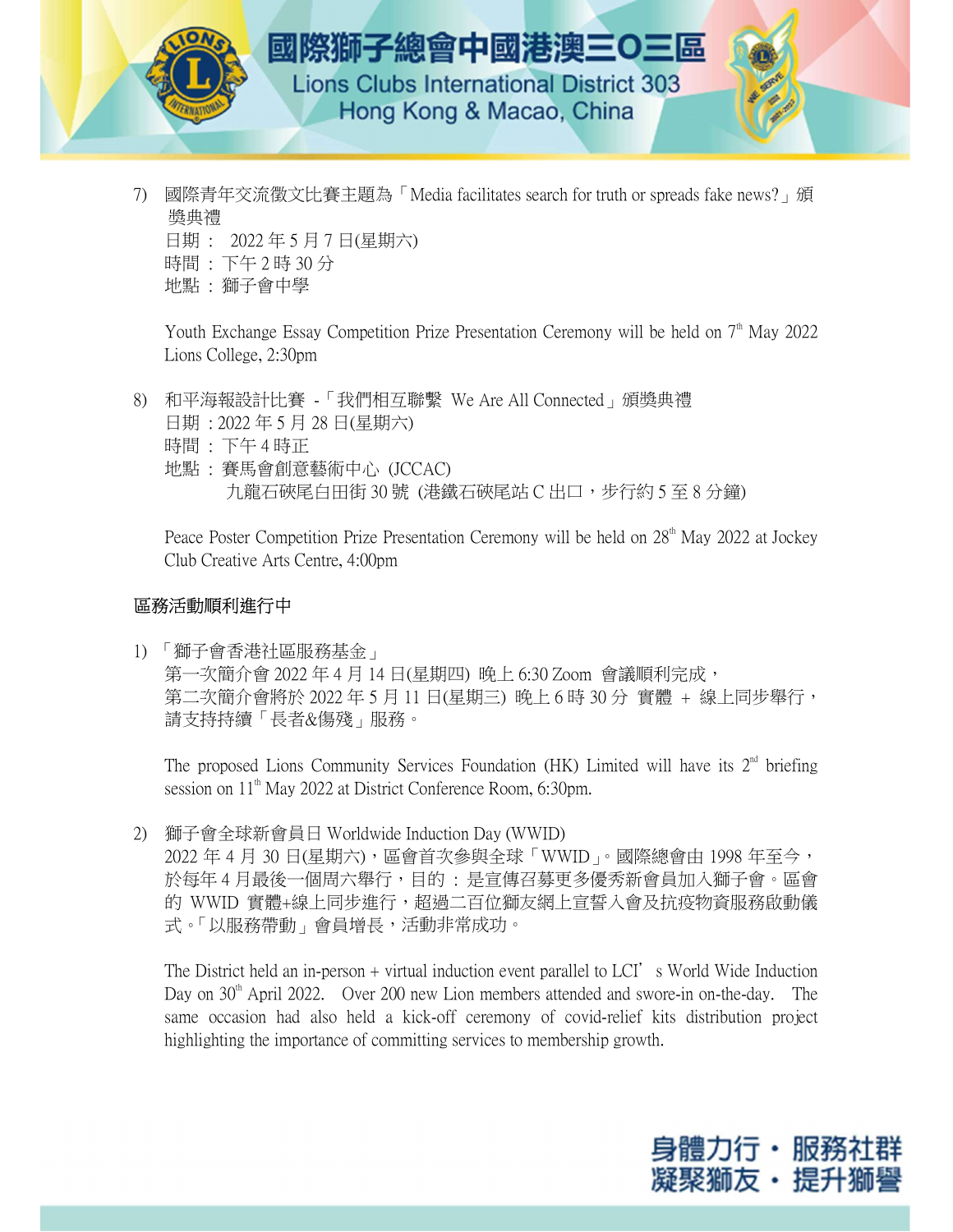

3) 區年會 2021-2022」

District Convention 2021-2022 will be held 2pm, 22<sup>nd</sup> May 2022 at Mira Hotel.

4) 「第一次全區聯合晚餐例會 暨 區年會懷舊之夜」向前總監、終生會員及長期服務獅友 致敬 <del>『全社会』(『インストンの会社』)の会社会の2022</del><br>- 新於 2022 年 5 月 22 日(星期日) 下午 2 時 在香港美麗華酒店 18 樓 ballroom 舉行。<br>District Convention 2021-2022 will be held 2pm, 22<sup>m</sup> May 2022 at Mira Hotel.<br>「第一次全區聯合晚餐例會 暨 區年會懷舊之夜」向前總監、終生會員及長期服務獅友<br>致敬<br>First Dis 行。 - 致放<br><br><br>豆定於 2022 年 5 月 22 日(星期日) 晚上 6 時 30 分於香港美麗華酒店 18 樓 ballroom 舉行。<br>First District Joint Dinner Meeting cum District Convention Night in honor of Past District<br>Governors, Life member and Long Service Members will be hel

First District Joint Dinner Meeting cum District Convention Night in honor of Past District Governors, Life member and Long Service Members will be held 6:30pm,  $22<sup>nd</sup>$  May 2022 at Mira Hotel.

- 5) 303 區的傑出獎項選舉 三定於 2022 年 5 月 22 日(星期日) 晚上 6 時 30 分於<br>行。<br>First District Joint Dinner Meeting cum District Convent<br>Governors, Life member and Long Service Members will be<br>Hotel.<br>303 區的傑出獎項選舉<br>- 截止報名日為 2022 年 5 月 13 日(星期五) 下午 6 時<br>- 將於 2022 District 303 Outstanding Award Competition entry deadline : 6pm,  $13<sup>th</sup>$  May 2022. Judging session :  $4<sup>th</sup>$  June 2022 ------<br>303 區的傑出獎項選舉<br>- 截止報名日為 2022 年 5 月 13 日(星期五) 下午 6 時,請屬會積<sup>相</sup><br>- 將於 2022 年 6 月 4 日(星期六) 為評審日<br>District 303 Outstanding Award Competition entry deadline : 6pm, 13<sup>th</sup> Ma<br>Judging session : 4<sup>th</sup> June 2022<br>TEAM 獅行動 - 區職員及屬會 303 區的傑出獎項選舉<br>- 截止報名日為 2022 年 5 月 13 日(星期五) 下午 6 時,請屬<br>- 將於 2022 年 6 月 4 日(星期六) 為評審日<br>District 303 Outstanding Award Competition entry deadline : 6pm,<br>Judging session : 4<sup>n</sup> June 2022<br>TEAM 獅行動 - 區職員及屬會會長團建活動<br>日期:2022 年 6 月 8
- 6) TEAM 獅行動 區職員及屬會會長團建活動 Team Building training for Cabinet Officers and Club Presidents will be held on  $8<sup>th</sup>$  June 2022, from 9:00am to 9:00pm. " 2 2<br>TEAM 獅行動 - 區職員及屬會會長團建活動<br>日期:2022 年 6 月 8 日(星期三)<br>時間:上午 9 時至晩上 9 時<br>Team Building training for Cabinet Officers and Club Presidents will be held on 8<sup>®</sup> June 2022,<br>from 9:00am to 9:00pm.<br>第二次區聯合晩餐例會<br>暫定 2022 年 6 月 19 日(星期
- 7) 第二次區聯合晚餐例會 The Second District Joint Dinner Meeting has tentatively been scheduled for  $19<sup>th</sup>$  June 2022 at Hong Kong Convention & Exhibition Centre. from 9:00am to 9:00pm.<br>第二次區聯合晚餐例會<br>暫定 2022 年 6 月 19 日(星期日) 晚上 6 時 30 分,香港會議展覽展中心舉行。<br>The Second District Joint Dinner Meeting has tentatively been scheduled for 19® June 2022 at Hong<br>Kong Convention & Exhibition Centre.<br>國際年
- 8) 國際年會 虛擬年會廣邀留港獅友報名出席。